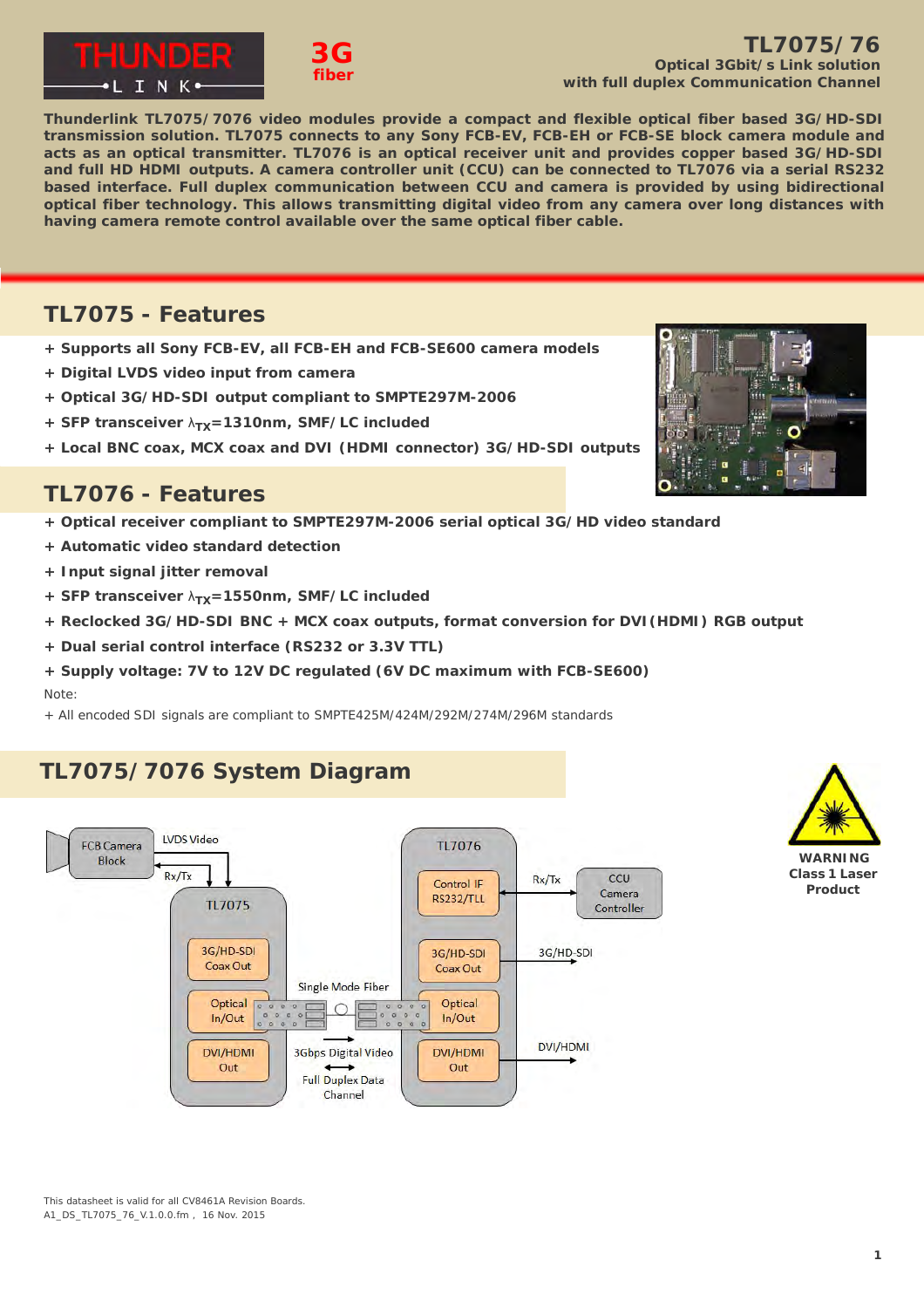



3.3V TTL serial control interface

### **Specification Camera Interface**

**INPUTS:** DATA LVDS digital video (from camera)<br>CLOCK LVDS (from camera) CLOCK LOCK LVDS (from camera)<br>CONTROL Rx 3.3V TTL serial contr

#### **OUTPUTS:**

CONTROL Tx 3.3V TTL serial control interface<br>RESET 3.3V TTL, active low RESET 3.3V TTL, active low 3.3V TTL, active low (FCB-SE600 only)

**Note: Camera serial IF speed MUST be set to 9600 Baud (Sony factory default).**

### **Power, Environment and optical Output**

#### **POWER:**

Input voltage: 7V TO 12V DC regulated, **5V to 6V DC regulated must be used for FCB-SE600.**

#### **TL7075:**

Power consumption when operated with FCB-EV7500 Camera in 1080p59.94 operation mode (cam motors inactive) - All local video outputs active, fiber, BNC and HDMI cables connected:  $P_D = 7.5W$  total (TL7075 P<sub>D</sub> = 4.6W)<br>- MCX, BNC and HDMI outputs disabled, cables disconnected:  $P_D = 6.4W$  total (TL7075 P<sub>D</sub> = 3.5W) - MCX, BNC and HDMI outputs disabled, cables disconnected:

#### **TL7076:**

- TL7076 in 3G operation mode, video standard 1080p59.94

- BNC and HDMI cables connected  $P_D = 4.3W$ 

Power consumption value conditions: Power input 12V DC Ambient temperature +25°C/77°F Humidity 30%

#### **OPERATING CONDITIONS:**

Ambient temperature (min/max): -5°C/+60°C = 23°F/140°F Humidity: 20%-80%

#### **STORAGE CONDITIONS:**

Temperature (min/max):  $-20^{\circ}C/+60^{\circ}C = -4^{\circ}F/140^{\circ}F$ Humidity: 20%-80%

### **OPTICAL OUTPUT (SFP bidirectional modules) on TL7075:**

For single mode fibre  $(9/125)$ , LC connector, range = 10km Optical output power -5dBm typical On TL7075: Transmit wavelength = 1310nm On TL7076: Transmit wavelength = 1550nm

**SAFETY NOTES:** All digital inputs are specified for maximum voltages of 3.3V (+5%).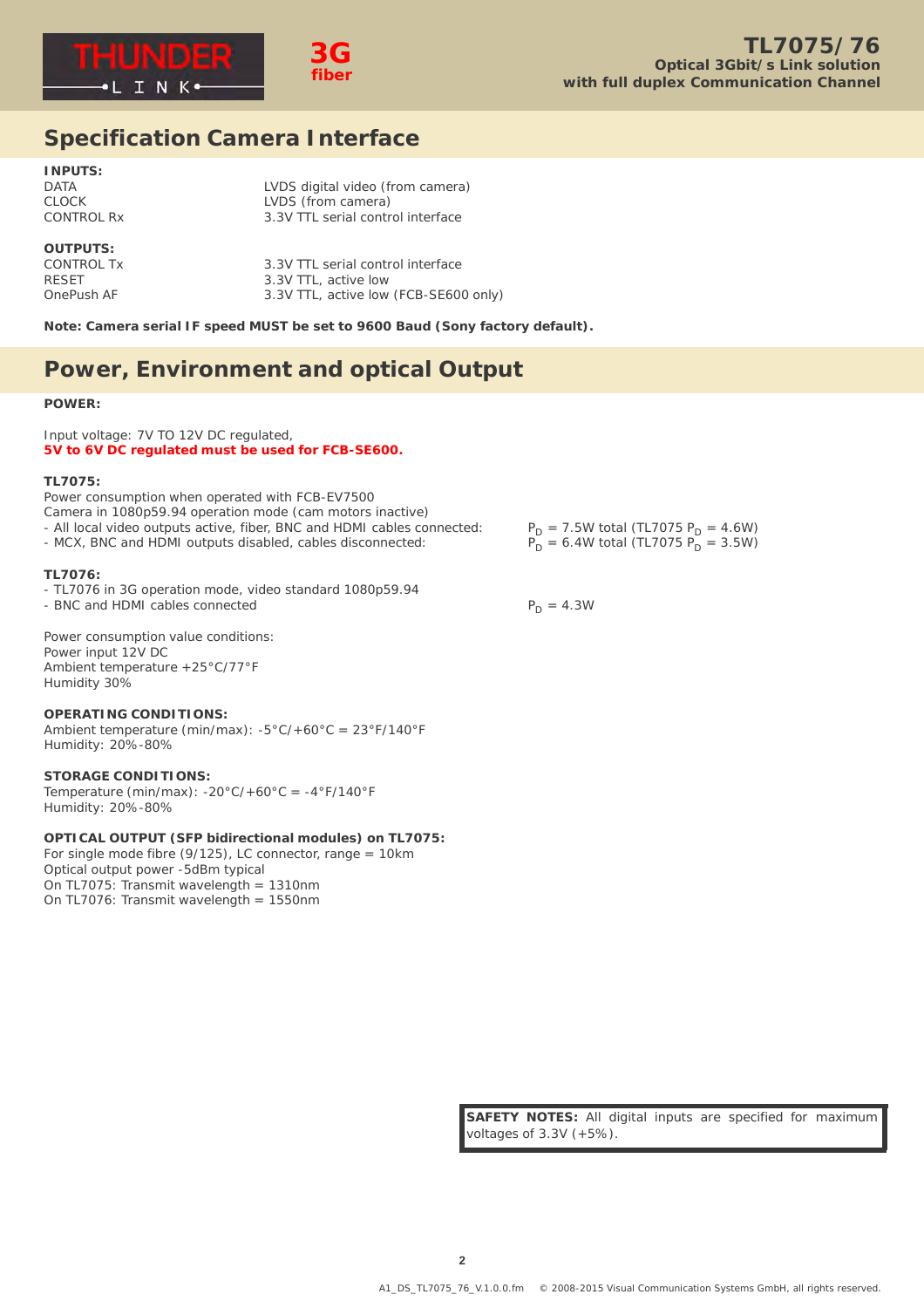

## **Onboard Connectors**





# **Board Mechanical**



**SAFETY NOTES:** All digital inputs are specified for maximum voltages of 3.3V (+5%).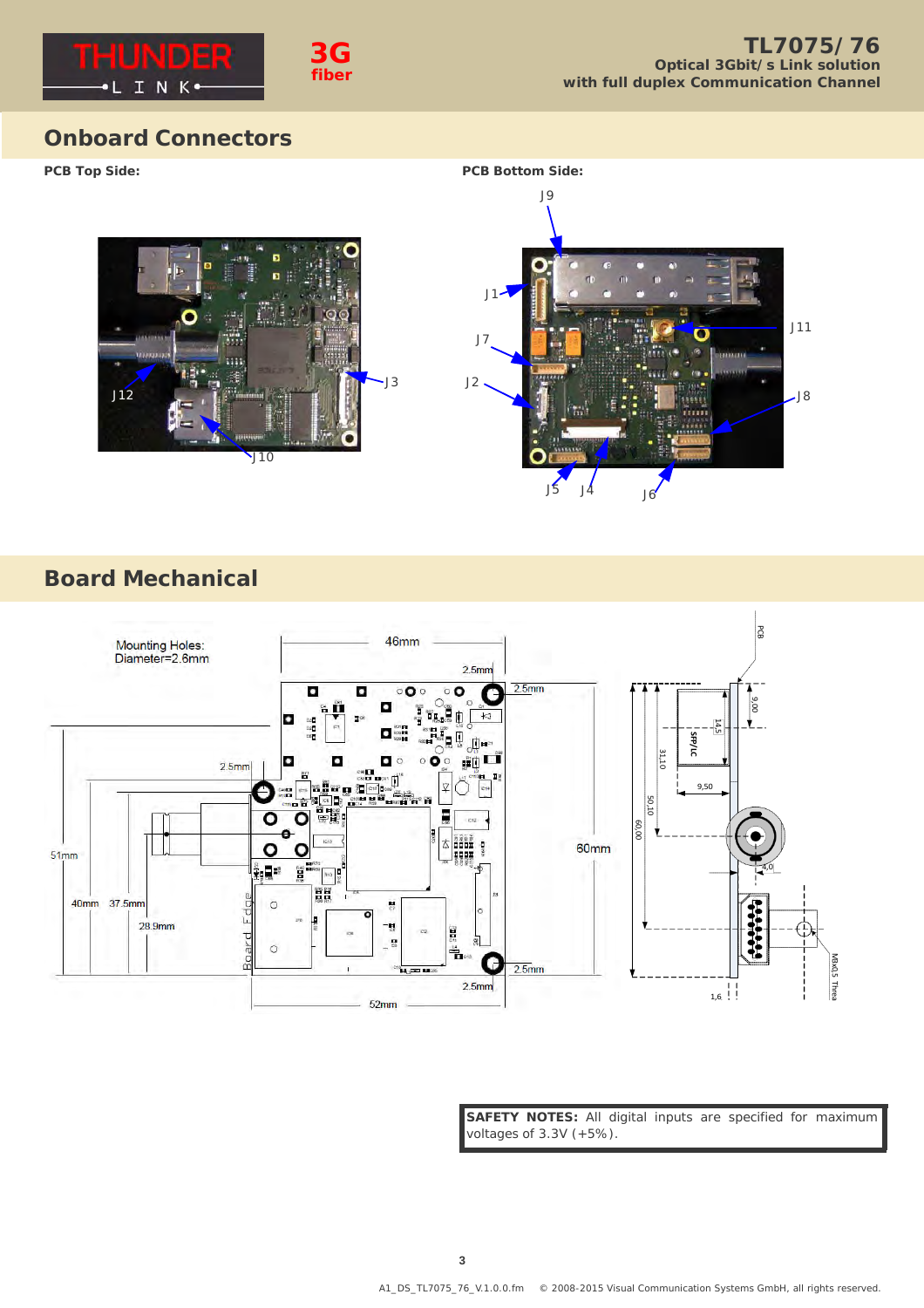

## **Pin Assignment of Onboard Connectors**

### **J1 JST BM10B-SSRS-TB**

#### **Power and Control IF**

- 1 DC IN
- 2 DC IN
- 3 GND 4 GND
- 
- 5 Reset / Shut Down, pull to GND to reset/shut down TL7075 and camera\*
- 6 GND
- 7 TXD\_TTL (serial IF transmit, 3.3V)
- 8 RXD\_TTL (serial IF receive, 3.3V) 9 RXD\_232 (serial IF receive, RS232 level)
- 10 TXD\_232 (serial IF transmit, RS232 level)

#### **Notes:**

a) Do not connect Pins 7 to 10 on TL7075 as camera control is done by a CCU connected to TL7076 over optical fiber link.

b) Connect TTL IF (Pins 7 and 8) or RS232 IF (Pins 9 and 10) on TL7076, not both simultaneously.

c) Keep J3 unconnected on TL7076

- **J3 30pin Micro Coaxial connector, LVDS video input from camera**
- **J9 SFP Compatible Optical bidirectional Transceiver, LC connector**
- **J10 HDMI output connector type is HDMR Samtec No. 19-02-F-SM**
- **J11 75 ohms MCX jack, 3G/HD-SDI output**
- **J12 75 ohms BNC jack (CEI XBV1049-NAAY), 3G/HD-SDI output**
- **J2, J4, J5, J6, J7, J8 reserved, do not connect**

\*for reset, pull to GND for one second or longer

# **Configuration Switch**

Configuration is done by adjusting any of the six slider DIL switches.

| Switch  | <b>Function TL7075</b>         | <b>Function TL7076</b>      |
|---------|--------------------------------|-----------------------------|
| $1 - 2$ | <b>RESERVED</b>                | <b>RESERVED</b>             |
|         | Keep OFF at all times          | Keep OFF at all times       |
| 3       | <b>FOR FACTORY USE ONLY</b>    | <b>FOR FACTORY USE ONLY</b> |
|         | <b>Keep OFF</b> at all times   | <b>Keep ON at all times</b> |
| 4       | <b>RESERVED</b>                | <b>RESERVED</b>             |
|         | Keep OFF at all times          | Keep OFF at all times       |
| 5       | <b>RESERVED</b>                | <b>RESERVED</b>             |
|         | Keep OFF at all times          | Keep OFF at all times       |
| 6       | <b>LOCAL COAX/HDMI OUTPUTS</b> | <b>RESERVED</b>             |
|         | $OFF = Outputs active$         | Keep OFF at all times       |
|         | $ON = Outputs disabeled$       |                             |



**Note: Camera serial IF speed MUST be set to 9600 Baud (Sony factory default).**

> **SAFETY NOTES:** All digital inputs are specified for maximum voltages of 3.3V (+5%).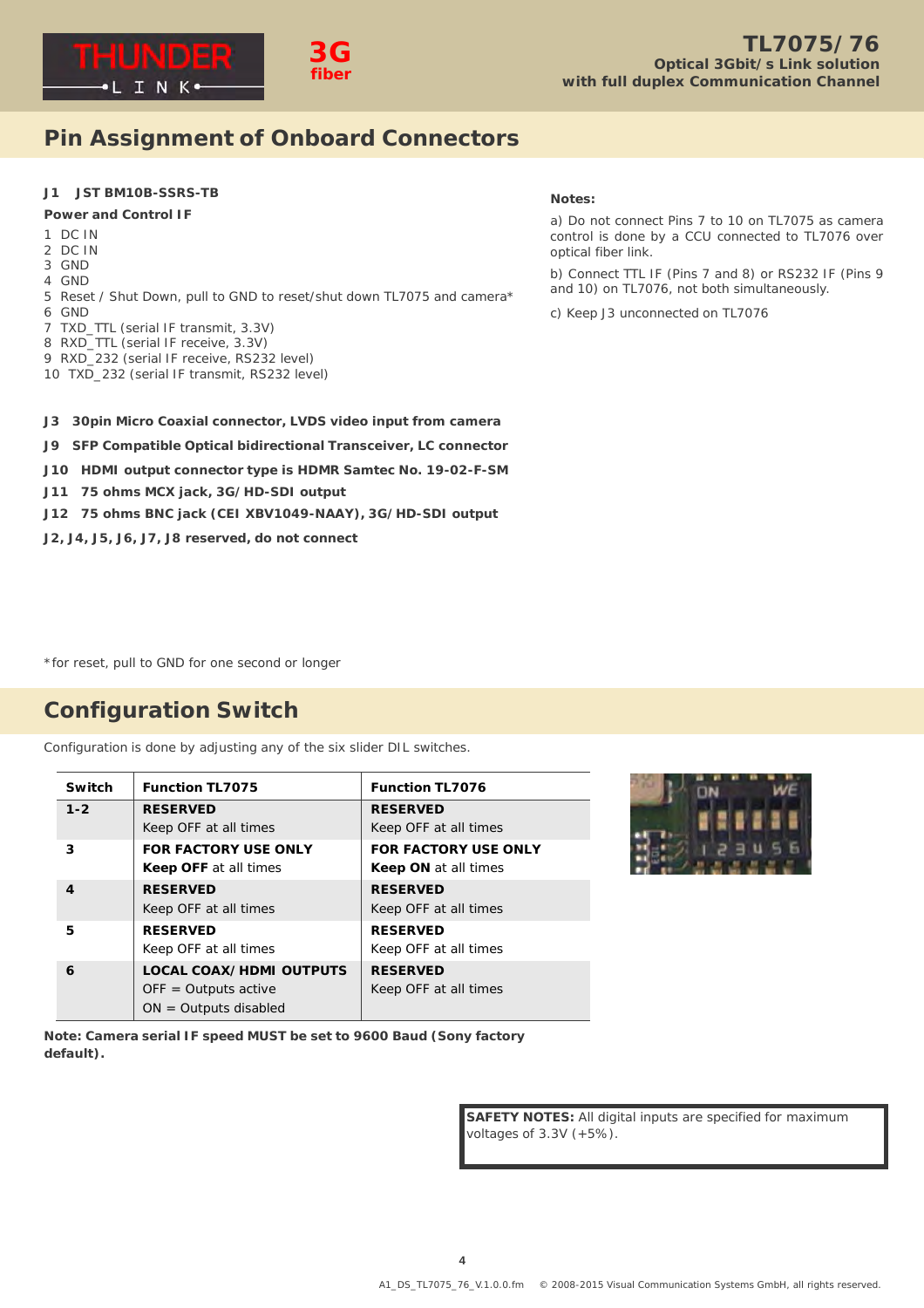

# **Connection Diagram for FCB-EH, -EV and -SE600 Camera Blocks**

**TL7075 top side FCB-EH / FCB-EV / FCB-SE600**



**SAFETY NOTE: Power Supply Voltage is 6V DC maximum for FCB-SE600 operation.**





**SAFETY NOTES:** All digital inputs are specified for maximum voltages of 3.3V (+5%).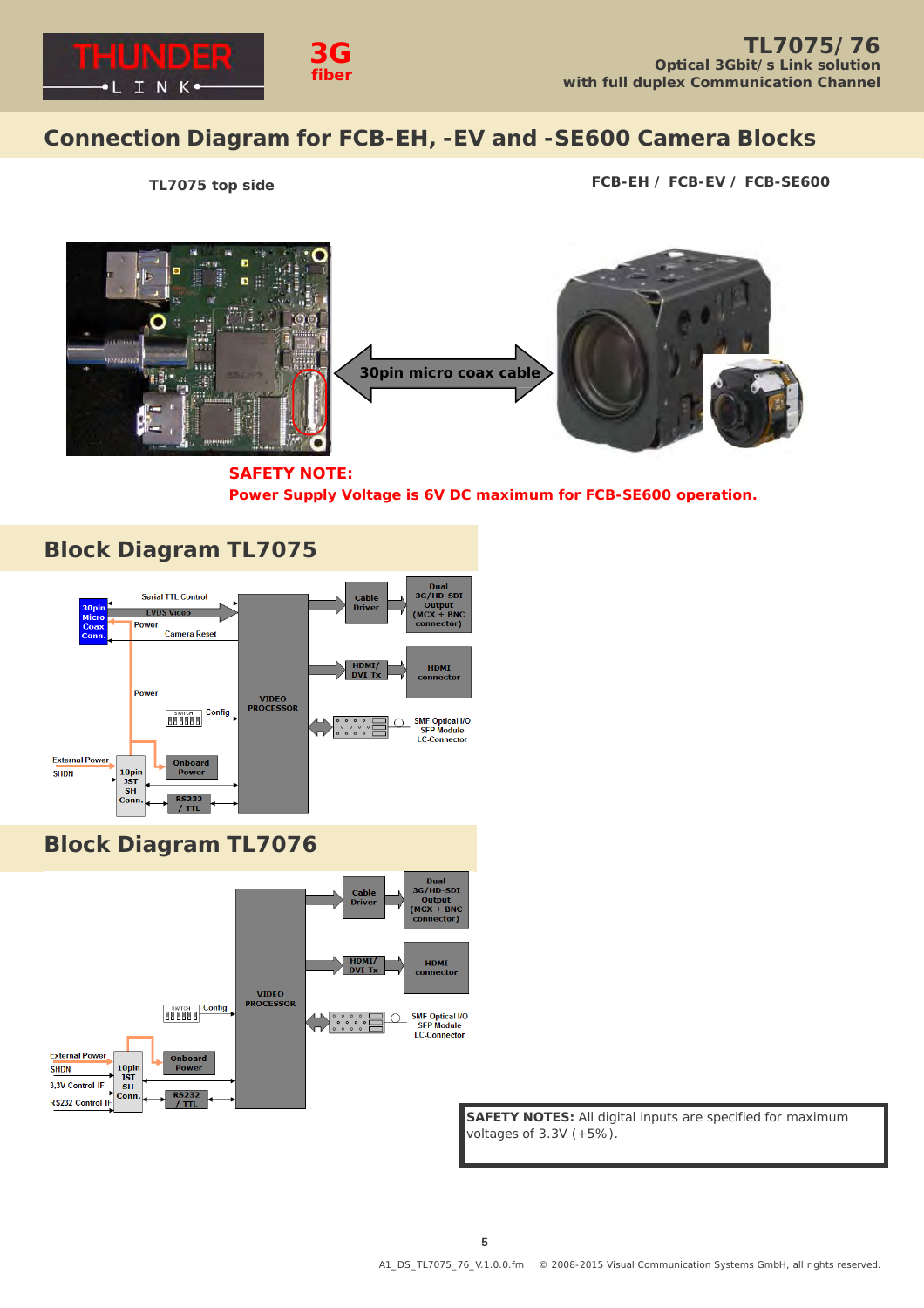

# **Video Standard Selection Tables for FCB-EH and FCB-EV Solutions**

Camera model and video standard provided by the camera are automatically detected by TL7075.



| <b>Camera Setting</b> | TL7070 output<br>format | <b>Camera Support EH</b> | <b>Camera Support EV</b> |
|-----------------------|-------------------------|--------------------------|--------------------------|
|                       |                         |                          |                          |
| 1080p / 50Hz          | 1080p / 50Hz            |                          | FCB-EV75xx/73xx/7100     |
| 1080p / 59.94Hz       | 1080p / 59.94Hz         | $\qquad \qquad -$        | FCB-EV75xx/73xx/7100     |
| 1080p / 60Hz          | 1080p / 60Hz            | $\sim$                   | FCB-EV75xx/73xx/7100     |
| 1080i / 50Hz          | 1080i / 50Hz            | FCB-EH6500/6300(4300)    | FCB-EV75xx/73xx/7100     |
| 1080i / 59.94Hz       | 1080i / 59.94Hz         | FCB-EH6500/6300(4300)    | FCB-EV75xx/73xx/7100     |
| 1080i / 60Hz          | 1080i / 60Hz            | FCB-EH6500/6300(4300)    | FCB-EV75xx/73xx/7100     |
| 1080p / 25Hz          | 1080p / 25Hz            | FCB-EH6500/6300(4300)    | FCB-EV75xx/73xx/7100     |
| 1080p / 29.97Hz       | 1080p / 29.97Hz         | FCB-EH6500/6300(4300)    | FCB-EV75xx/73xx/7100     |
| 1080p / 30Hz          | 1080p / 30Hz            | FCB-EH6500/6300(4300)    | FCB-EV75xx/73xx/7100     |
| 720p / 50Hz           | 720p / 50Hz             | all FCB-EH               | all FCB-EV               |
| 720p / 59.94Hz        | 720p / 59.94Hz          | all FCB-EH               | all FCB-EV               |
| 720p / 60Hz           | 720p / 60Hz             | all FCB-EH               | all FCB-EV               |
| 720p / 25Hz           | 720p / 25Hz             | all FCB-EH               | all FCB-EV               |
| 720p / 29.97Hz        | 720p / 29.97Hz          | all FCB-EH               | all FCB-EV               |
| 720p / 30Hz           | 720p / 30Hz             | all FCB-EH               | all FCB-EV               |

### **Table 1: Video output matrix for TL7075 with FCB-EH and FCB-EV**

Notes:

- Refer to Sony FCB-EV or FCB-EH manuals on camera operation and setting adjustments

- Changing the video output standard of the camera requires that TL7075 gets a power off/on cycle.

| <b>Camera Monitoring Mode Setting</b> | Camera Register[74] Value (LVDS Mode) |  |
|---------------------------------------|---------------------------------------|--|
|                                       |                                       |  |
| 1080p / 60Hz, 59.94Hz, 50Hz           | 01                                    |  |
|                                       |                                       |  |
| All others modes                      | 00                                    |  |
|                                       |                                       |  |

**Table 2: Required Camera Register[74] Settings for 1080p59.94Hz, 1080p50Hz and 1080p60Hz operation**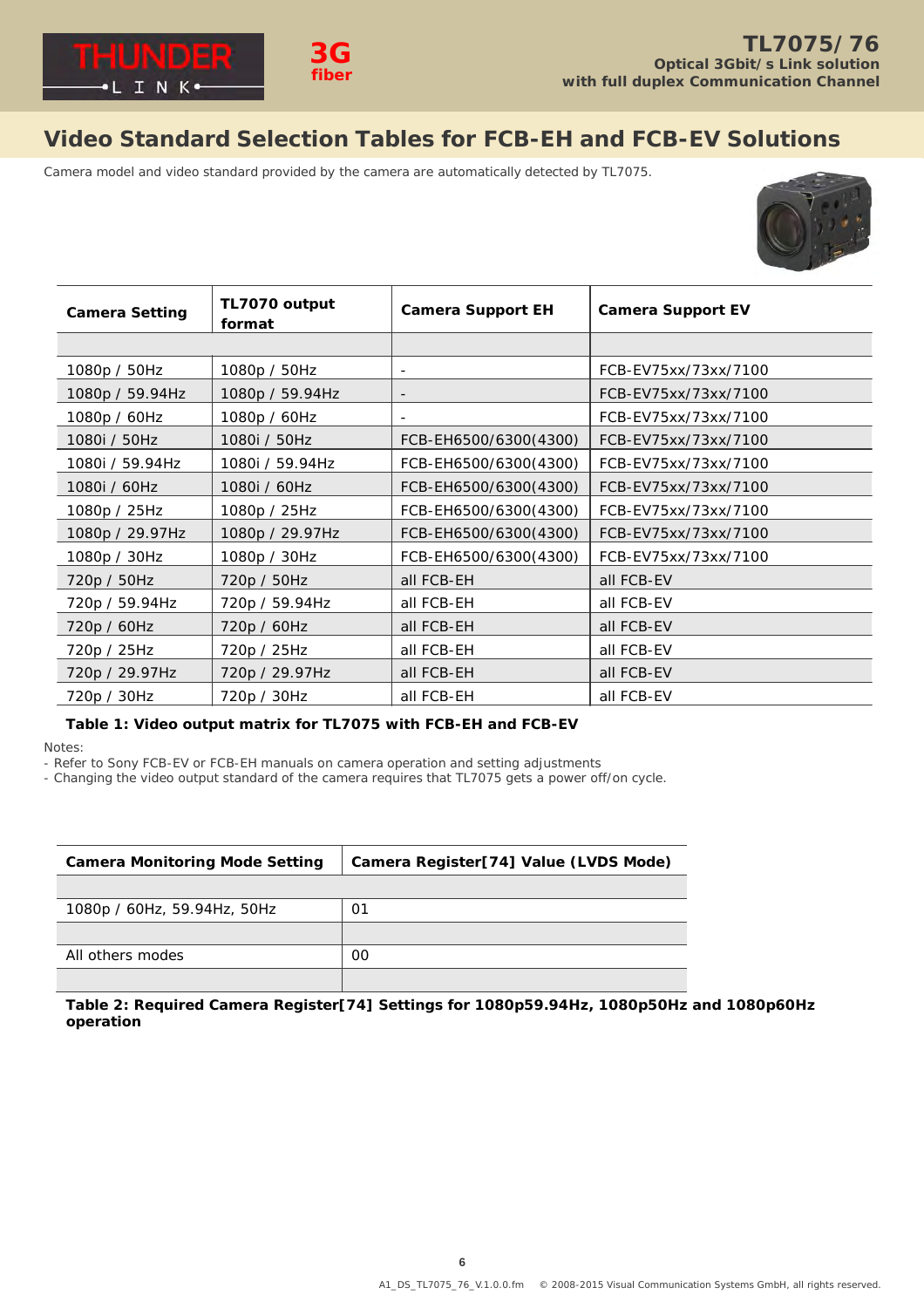

# **Video Standard Selection Tables for FCB-SE600**

Camera model and video standard provided by the camera are automatically detected by TL7075.

| <b>Camera Setting</b> | TL7070 output format |  |
|-----------------------|----------------------|--|
|                       |                      |  |
| 1080i / 50Hz          | 1080i / 50Hz         |  |
| 1080i / 60Hz          | 1080i / 60Hz         |  |
| 1080p / 25Hz          | 1080p / 25Hz         |  |
| 1080p / 30Hz          | 1080p / 30Hz         |  |
| 720p / 50Hz           | 720p / 50Hz          |  |
| 720p / 60Hz           | 720p / 60Hz          |  |
| 720p / 25Hz           | 720p / 25Hz          |  |
| 720p / 30Hz           | 720p / 30Hz          |  |
|                       |                      |  |

### **Table 4: Video output matrix for TL7075 with FCB-SE600**

Notes:

- TL7075 external power supply voltage is 6V DC maximum when operated with FCB-SE600
- Refer to Sony FCB-SE600 manual on camera operation and setting adjustments
- Changing the video output standard of the camera requires that TL7075 gets a power off/on cycle.